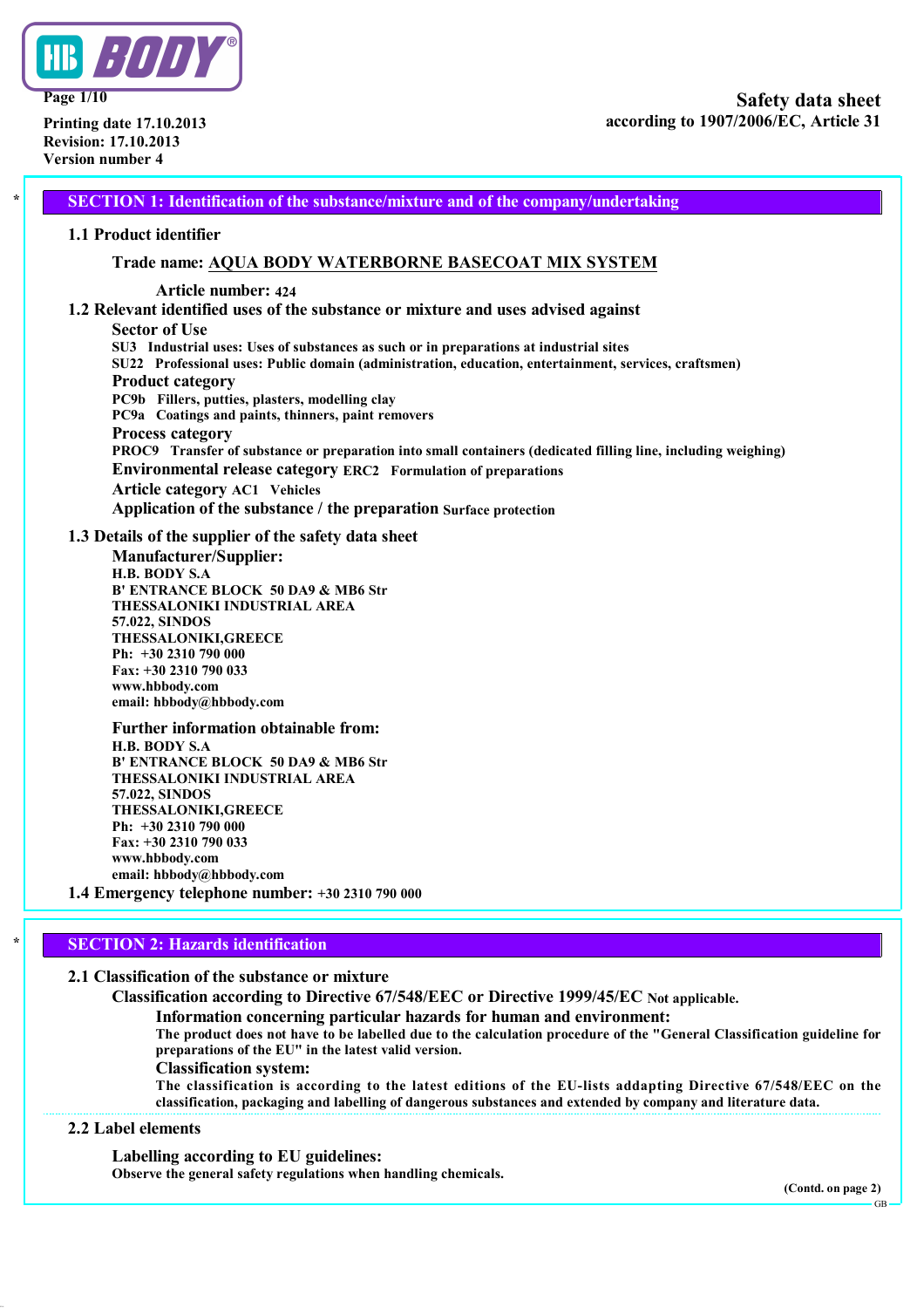**(Contd. of page 1)**

**5 - <10%**

The product is not subject to identification regulations under EU Directives and the Ordinance on Hazardous Materials **(German GefStoffV).**

**Safety phrases: 29 Do not empty into drains.**

**60 This material and its container must be disposed of as hazardous waste.**

### **Special labelling of certain preparations:**

**Safety data sheet available for professional user on request.**

# **2.3 Other hazards**

### **Results of PBT and vPvB assessment**

This product contains no substance that is considered to be persistent, bioaccumulating or non toxic(PBT). This mixture **contains no substance that is considered to be very persistent or very bioaccumulating (vPvB).**

**PBT: Not applicable.**

**vPvB: Not applicable.**

### **\* SECTION 3: Composition/information on ingredients**

**3.2 Chemical characterization: Mixtures**

**Description: Mixture of hazardous substances**

# **Dangerous components:**

**CAS: 111-76-2 EINECS: 203-905-0 Index number: 603-014-00-0 RTECS: KJ 8575000 Reg.nr.: 01-2119475108-36-0001 2-butoxyethanol Xn R20/21/22 Xi R36/38 Acute Tox. 4, H302; Acute Tox. 4, H312; Acute Tox. 4, H332; Skin Irrit. 2, H315; Eye Irrit. 2, H319**

**Additional information: For the wording of the listed risk phrases refer to section 16.**

# **\* SECTION 4: First aid measures**

### **4.1 Description of first aid measures**

**General information:**

Symptoms of poisoning may even occur after several hours; therefore medical observation for at least 48 hours after the **accident.**

**No special measures required.**

**After inhalation: Supply fresh air; consult doctor in case of complaints.**

**After skin contact: Generally the product does not irritate the skin.**

**After eye contact: Rinse opened eye for several minutes under running water.**

**After swallowing: If symptoms persist consult doctor.**

**4.2 Most important symptoms and effects, both acute and delayed No further relevant information available.**

**4.3 Indication of any immediate medical attention and special treatment needed**

**No further relevant information available.**

# **\* SECTION 5: Firefighting measures**

# **5.1 Extinguishing media**

Suitable extinguishing agents: CO2, powder or water spray. Fight larger fires with water spray or alcohol resistant foam. **5.2 Special hazards arising from the substance or mixture No further relevant information available.**

# **5.3 Advice for firefighters**

**Firefighters should always protective equipment and breathing apparatus when handling fire coming from these products Speial protective equipment and fire fighting procedures:**

Firefighters should wear full protective flameproof clothing and self contained breathing apparatus for the firefighter if necessary. In the event of any fire try cool down the tanks with water spray. If possible do not allow the water used by firefighters to enter the drains or come in any contact with the water supply lines for the public. Always seek as appropriate.

**(Contd. on page 3)**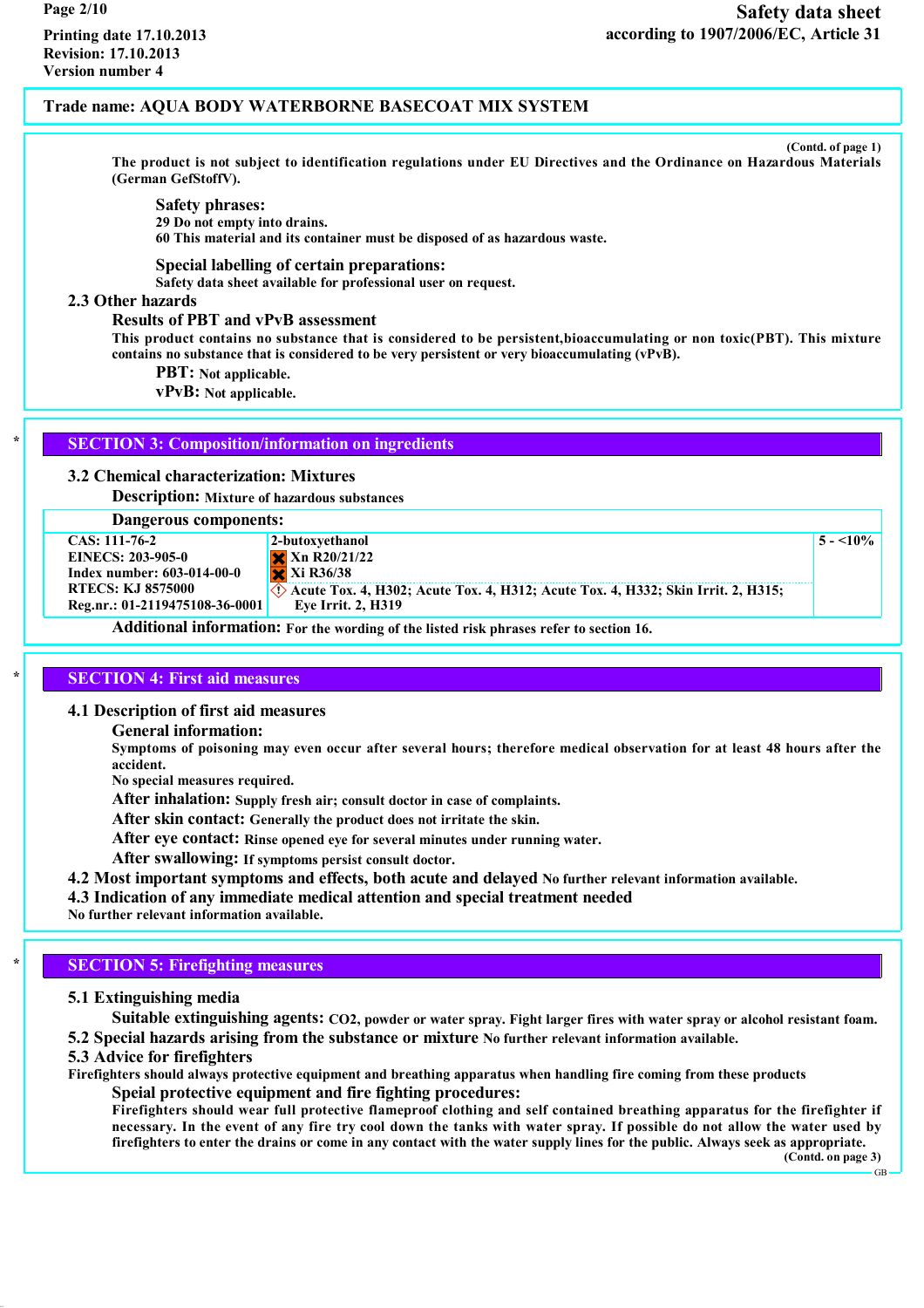**(Contd. of page 2)**

**Additional information Collect contaminated fire fighting water separately. It must not enter the sewage system.**

# **\* SECTION 6: Accidental release measures**

**6.1 Personal precautions, protective equipment and emergency procedures Not required.**

**6.2 Environmental precautions:**

**Do not allow product to reach sewage system or any water course.**

**Inform respective authorities in case of seepage into water course or sewage system.**

**Dilute with plenty of water.**

**Do not allow to enter sewers/ surface or ground water.**

**6.3 Methods and material for containment and cleaning up:**

**Absorb with liquid-binding material (sand, diatomite, acid binders, universal binders, sawdust).**

**6.4 Reference to other sections**

**No dangerous substances are released.**

**See Section 7 for information on safe handling.**

**See Section 8 for information on personal protection equipment.**

**See Section 13 for disposal information.**

# **\* SECTION 7: Handling and storage**

**7.1 Precautions for safe handling No special measures required. Information about fire - and explosion protection: No special measures required.**

### **7.2 Conditions for safe storage, including any incompatibilities**

**Storage:**

**Requirements to be met by storerooms and receptacles: No special requirements.**

**Information about storage in one common storage facility:**

As genoral storage guide: store separately from oxidizing agents and strongly alkaline and strongly acidic materials. Do not store together with explosives, gases, oxidizing solids, products which form flammable gases in contact with **water, oxidizing products, infectious products and radioactive products.**

**Further information about storage conditions: None.**

### **7.3 Specific end use(s) No further relevant information available.**

# **\* SECTION 8: Exposure controls/personal protection**

**Additional information about design of technical facilities: No further data; see item 7.**

### **8.1 Control parameters**

| Ingredients with limit values that require monitoring at the workplace:                                                                                                           |                                 |
|-----------------------------------------------------------------------------------------------------------------------------------------------------------------------------------|---------------------------------|
| 111-76-2 2-butoxyethanol                                                                                                                                                          |                                 |
| WEL Short-term value: $246$ mg/m <sup>3</sup> , 50 ppm<br>Long-term value: $123 \text{ mg/m}^3$ , $25 \text{ ppm}$<br>Sk, BMGV                                                    |                                 |
| <b>DNELs</b><br><b>CAS No: Substance End Use</b><br>Routes of exposure<br>Frequency<br><b>Type</b><br>Inhalation<br>123-86-4 Butyl Acetate Workers<br>Long Term<br>$100$ mg/ $kg$ | Value<br><b>Systemic Effect</b> |
| Ingredients with biological limit values:                                                                                                                                         |                                 |
| 111-76-2 2-butoxyethanol                                                                                                                                                          |                                 |
| <b>BMGV</b> 240 mmol/mol creatinine<br>Medium: urine<br>Sampling time: post shift<br>Parameter: butoxyacetic acid                                                                 |                                 |
| Additional information: The lists valid during the making were used as basis.                                                                                                     | (Contd. on page 4)              |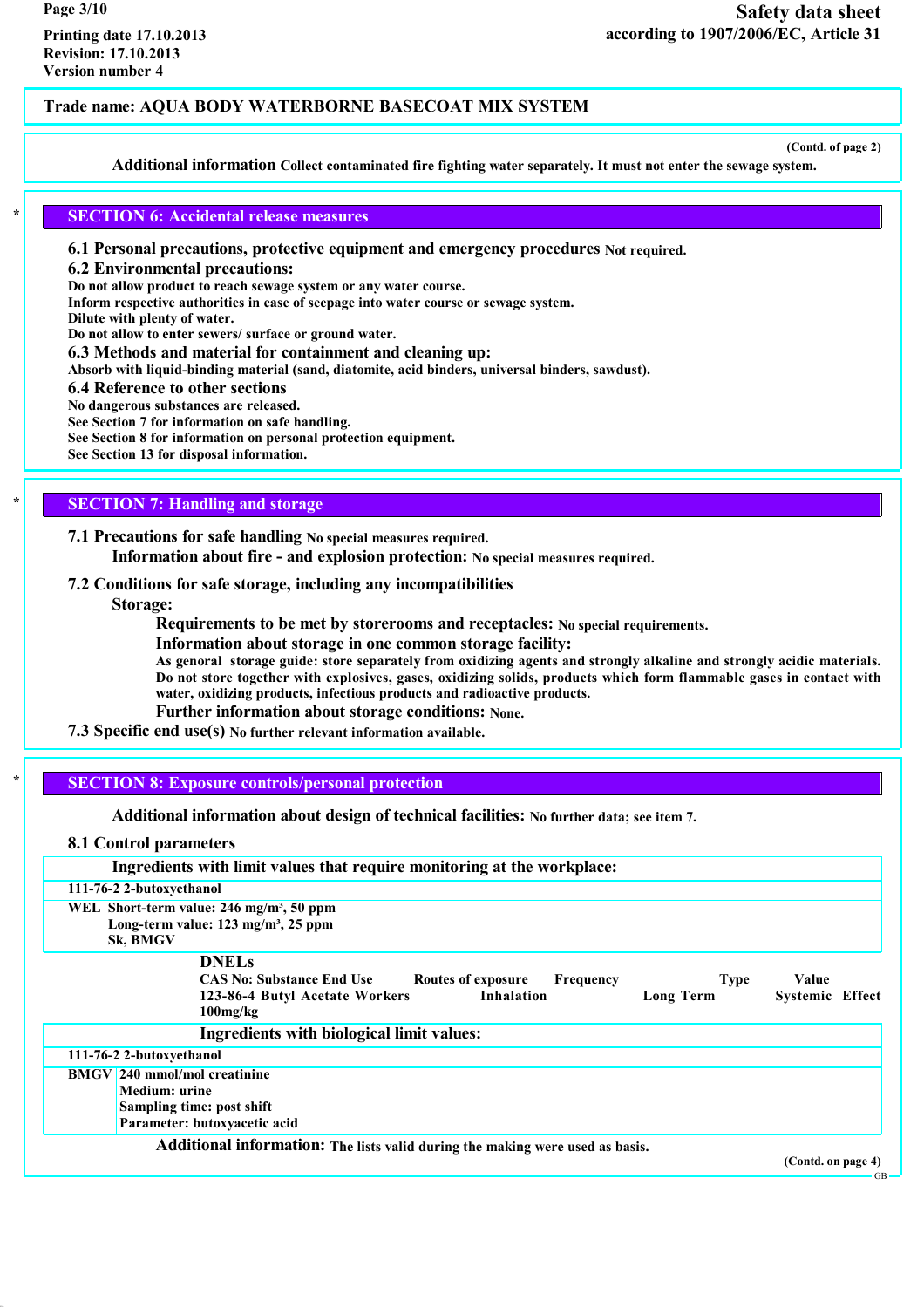**(Contd. of page 3)**

| 8.2 Exposure controls                                                                                                                                                                                                                                                                                                                                         |
|---------------------------------------------------------------------------------------------------------------------------------------------------------------------------------------------------------------------------------------------------------------------------------------------------------------------------------------------------------------|
| <b>Personal protective equipment:</b>                                                                                                                                                                                                                                                                                                                         |
| General protective and hygienic measures:                                                                                                                                                                                                                                                                                                                     |
| The usual precautionary measures are to be adhered to when handling chemicals.                                                                                                                                                                                                                                                                                |
| <b>Respiratory protection: Not required.</b>                                                                                                                                                                                                                                                                                                                  |
| <b>Protection of hands:</b>                                                                                                                                                                                                                                                                                                                                   |
| The glove material has to be impermeable and resistant to the product/ the substance/ the preparation.<br>Due to missing tests no recommendation to the glove material can be given for the product/ the preparation/ the<br>chemical mixture.                                                                                                                |
| Selection of the glove material on consideration of the penetration times, rates of diffusion and the degradation<br><b>Material of gloves</b>                                                                                                                                                                                                                |
| The selection of the suitable gloves does not only depend on the material, but also on further marks of quality<br>and varies from manufacturer to manufacturer. As the product is a preparation of several substances, the<br>resistance of the glove material can not be calculated in advance and has therefore to be checked prior to the<br>application. |
| Penetration time of glove material                                                                                                                                                                                                                                                                                                                            |
| The exact break trough time has to be found out by the manufacturer of the protective gloves and has to be<br>observed.                                                                                                                                                                                                                                       |
| For the permanent contact in work areas without heightened risk of injury (e.g. Laboratory)<br>gloves made of the following material are suitable:                                                                                                                                                                                                            |
| The breakthough time of gloves is unknown for this product itself. The glove material that can be used is<br>recommended on the baseis of the different substances in the preparation.                                                                                                                                                                        |
| For the permanent contact gloves made of the following materials are suitable:<br><b>Fluorocarbon rubber (Viton)</b>                                                                                                                                                                                                                                          |
| For the permanent contact of a maximum of 15 minutes gloves made of the following materials<br>are suitable:                                                                                                                                                                                                                                                  |
| <b>Rubber gloves</b>                                                                                                                                                                                                                                                                                                                                          |
| Eye protection: Goggles recommended during refilling                                                                                                                                                                                                                                                                                                          |
| <b>Body protection: Protective work clothing</b>                                                                                                                                                                                                                                                                                                              |
| $\star$                                                                                                                                                                                                                                                                                                                                                       |
| <b>SECTION 9: Physical and chemical properties</b>                                                                                                                                                                                                                                                                                                            |
| 9.1 Information on basic physical and chemical properties<br>Conoral Information                                                                                                                                                                                                                                                                              |

| G-eneral Information                  |                                                                          |
|---------------------------------------|--------------------------------------------------------------------------|
| Appearance:                           |                                                                          |
| Form:                                 | Fluid                                                                    |
| Colour:                               | According to product specification                                       |
| Odour:                                | Characteristic                                                           |
| <b>Odour threshold:</b>               | Not determined.                                                          |
| pH-value at $20^{\circ}$ C:           | 8                                                                        |
| <b>Change in condition</b>            |                                                                          |
| <b>Melting point/Melting range:</b>   | Undetermined.                                                            |
| <b>Boiling point/Boiling range:</b>   | 100 °C                                                                   |
| <b>Flash point:</b>                   | $>$ 55 °C                                                                |
| <b>Flammability (solid, gaseous):</b> | Not applicable.                                                          |
| <b>Autoignition temperature:</b>      | 240 °C                                                                   |
| <b>Decomposition temperature:</b>     | Not determined.                                                          |
| Self-igniting:                        | Product is not selfigniting.                                             |
| Danger of explosion:                  | Product does not present an explosion hazard.                            |
|                                       | Risk of explosion by shock, friction, fire or other sources of ignition. |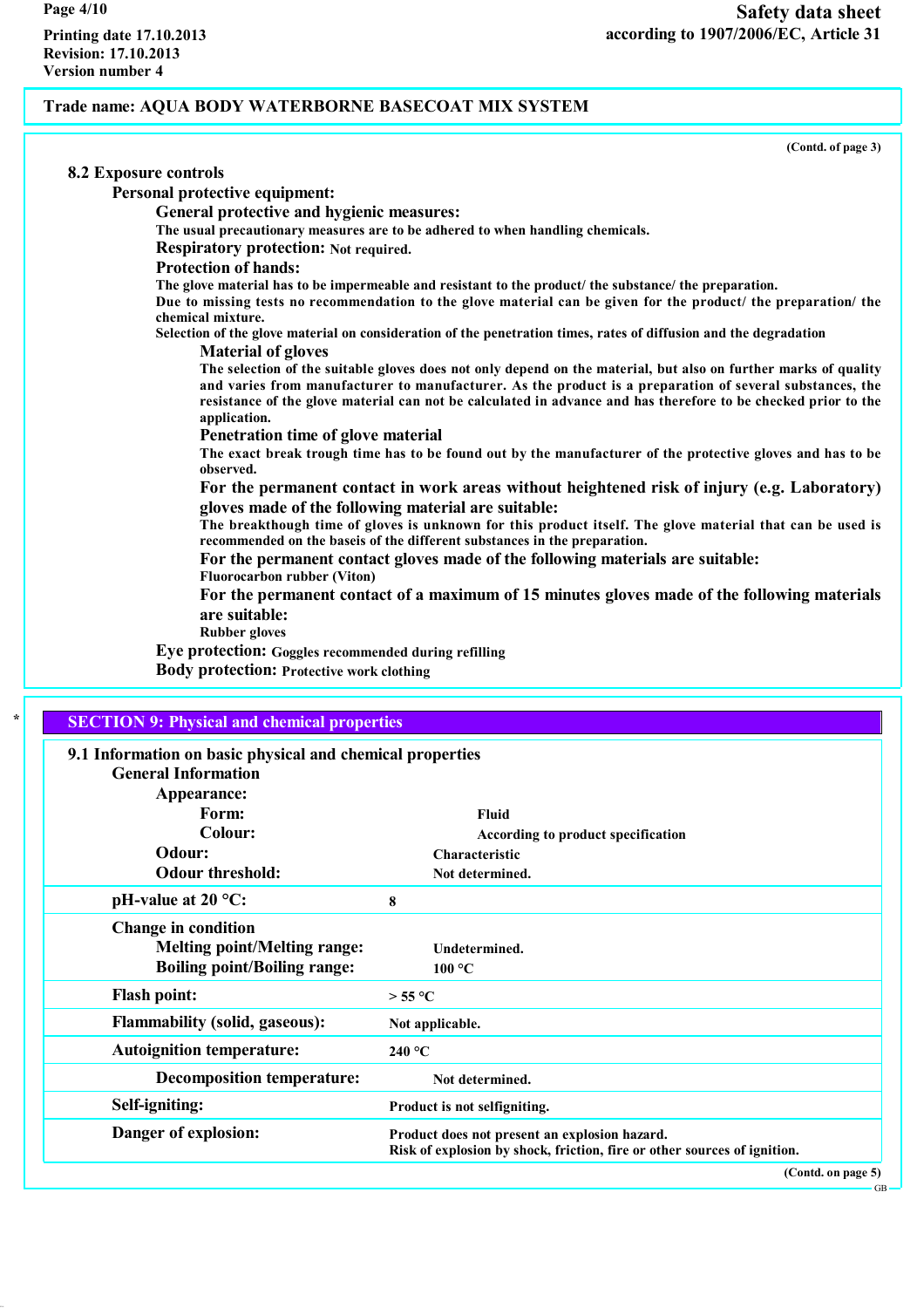**Printing date 17.10.2013 Revision: 17.10.2013 Version number 4**

# **Trade name: AQUA BODY WATERBORNE BASECOAT MIX SYSTEM**

|                                                          | (Contd. of page 4)                         |  |
|----------------------------------------------------------|--------------------------------------------|--|
| <b>Explosion limits:</b>                                 |                                            |  |
| Lower:                                                   | Not determined.                            |  |
| <b>Upper:</b>                                            | Not determined.                            |  |
| Vapour pressure at $20^{\circ}$ C:                       | $23$ hPa                                   |  |
| Density at $20^{\circ}$ C:                               | $1.006$ g/cm <sup>3</sup>                  |  |
| <b>Relative density</b>                                  | Not determined.                            |  |
| <b>Vapour density</b>                                    | Not determined.                            |  |
| <b>Evaporation rate</b>                                  | Not determined.                            |  |
| Solubility in / Miscibility with                         |                                            |  |
| water:                                                   | Fully miscible.                            |  |
| Partition coefficient (n-octanol/water): Not determined. |                                            |  |
| <b>Viscosity:</b>                                        |                                            |  |
| Dynamic:                                                 | Not determined.                            |  |
| <b>Kinematic:</b>                                        | Not determined.                            |  |
| <b>Solvent content:</b>                                  |                                            |  |
| <b>Organic solvents:</b>                                 | $7.2\%$                                    |  |
| Water:                                                   | 73.4 %                                     |  |
| $VOC$ (EC)                                               | 410 g/l                                    |  |
|                                                          | $276.6$ g/l                                |  |
| Solids content (volume):                                 | 19.1%                                      |  |
| 9.2 Other information                                    | No further relevant information available. |  |

# **\* SECTION 10: Stability and reactivity**

**10.1 Reactivity**

- **10.2 Chemical stability**
- **Thermal decomposition / conditions to be avoided: No decomposition if used according to specifications.**
- **10.3 Possibility of hazardous reactions No dangerous reactions known.**
- **10.4 Conditions to avoid No further relevant information available.**
- **10.5 Incompatible materials: No further relevant information available.**
- **10.6 Hazardous decomposition products: No dangerous decomposition products known.**

# **SECTION 11: Toxicological information**

**11.1 Information on toxicological effects**

**Acute toxicity:**

**LD/LC50 values relevant for classification:**

# **111-76-2 2-butoxyethanol**

**Oral LD50 1480 mg/kg (rat) Dermal LD50 400 mg/kg (rab)**

**Primary irritant effect:**

**on the skin: No irritant effect.**

**on the eye: No irritating effect.**

**Sensitization: No sensitizing effects known.**

# **Additional toxicological information:**

The product is not subject to classification according to the calculation method of the General EU Classification Guidelines for **Preparations as issued in the latest version.**

**(Contd. on page 6)**

GB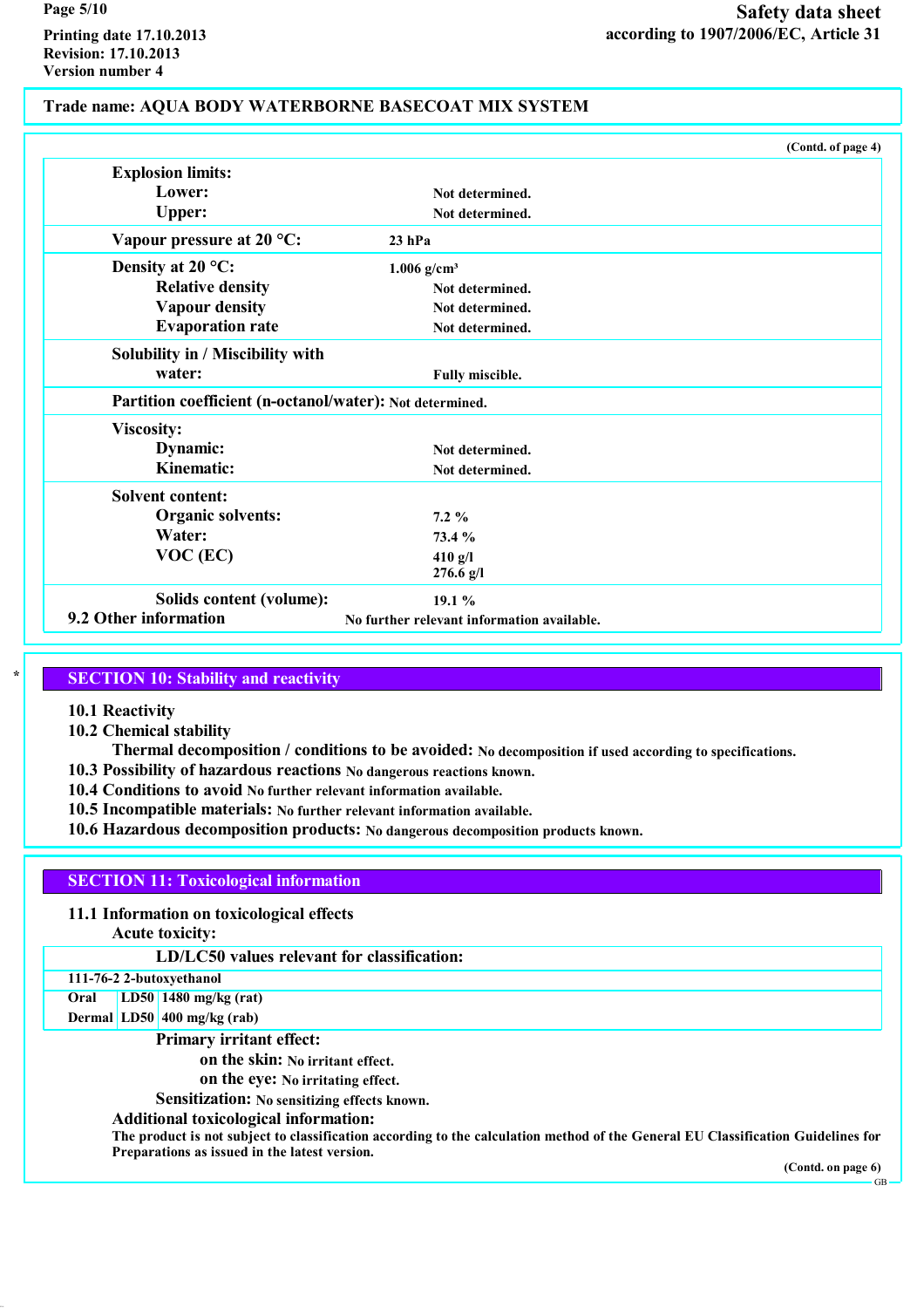**(Contd. of page 5)**

When used and handled according to specifications, the product does not have any harmful effects to our experience and the **information provided to us.**

# **\* SECTION 12: Ecological information**

### **12.1 Toxicity**

#### **Aquatic toxicity:**

This product is not toxic for the aquatic life. Nevertheless do not dispose the product or any cleaning solvents used along with **this product into the sea**

### **12.2 Persistence and degradability**

This prouduct contains polyesteric molecules and organic solvents and is not known to be bioaccumulative. It can be considered as biodegradable in small quantities. In case of disposal, it should be treated as a hazardous material and should be disposed **accordingly. Do not just throw it away**

#### **12.3 Bioaccumulative potential**

This product is not known to have bioaccumulative potentials. It should not be disposed in areas where living organisms could **consume. Dispose it as a hazardous material according to local laws and regislations**

# **12.4 Mobility in soil**

This product is not considered to present any mobility in soil. Do not dispose it in the soil and treat it as a hazardous product **according to local laws and legislations.**

**Additional ecological information:**

**General notes:**

**Water hazard class 1 (German Regulation) (Self-assessment): slightly hazardous for water**

Do not allow undiluted product or large quantities of it to reach ground water, water course or sewage system.

### **12.5 Results of PBT and vPvB assessment**

**PBT: This product contains no substance that is considered to be persistent,bioaccumulating or non toxic(PBT).**

vPvB: This mixture contains no substance that is considered to be very persistent or very bioaccumulating (vPvB).

# **12.6 Other adverse effects No further relevant information available.**

### **\* SECTION 13: Disposal considerations**

### **13.1 Waste treatment methods**

**Recommendation Smaller quantities can be disposed of with household waste.**

**Uncleaned packaging:**

**Recommendation: Disposal must be made according to official regulations.**

**Recommended cleansing agents: Water, if necessary together with cleansing agents.**

| <b>SECTION 14: Transport information</b> |             |                    |
|------------------------------------------|-------------|--------------------|
| 14.1 UN-Number                           |             |                    |
| ADR, ADN, IMDG, IATA                     | Void        |                    |
| 14.2 UN proper shipping name             |             |                    |
| ADR, ADN, IMDG, IATA                     | <b>Void</b> |                    |
| 14.3 Transport hazard class(es)          |             |                    |
| ADR, ADN, IMDG, IATA                     |             |                    |
| <b>Class</b>                             | <b>Void</b> |                    |
| 14.4 Packing group                       |             |                    |
| ADR, IMDG, IATA                          | <b>Void</b> |                    |
| <b>14.5 Environmental hazards:</b>       |             |                    |
| <b>Marine pollutant:</b>                 | No          |                    |
|                                          |             | (Contd. on page 7) |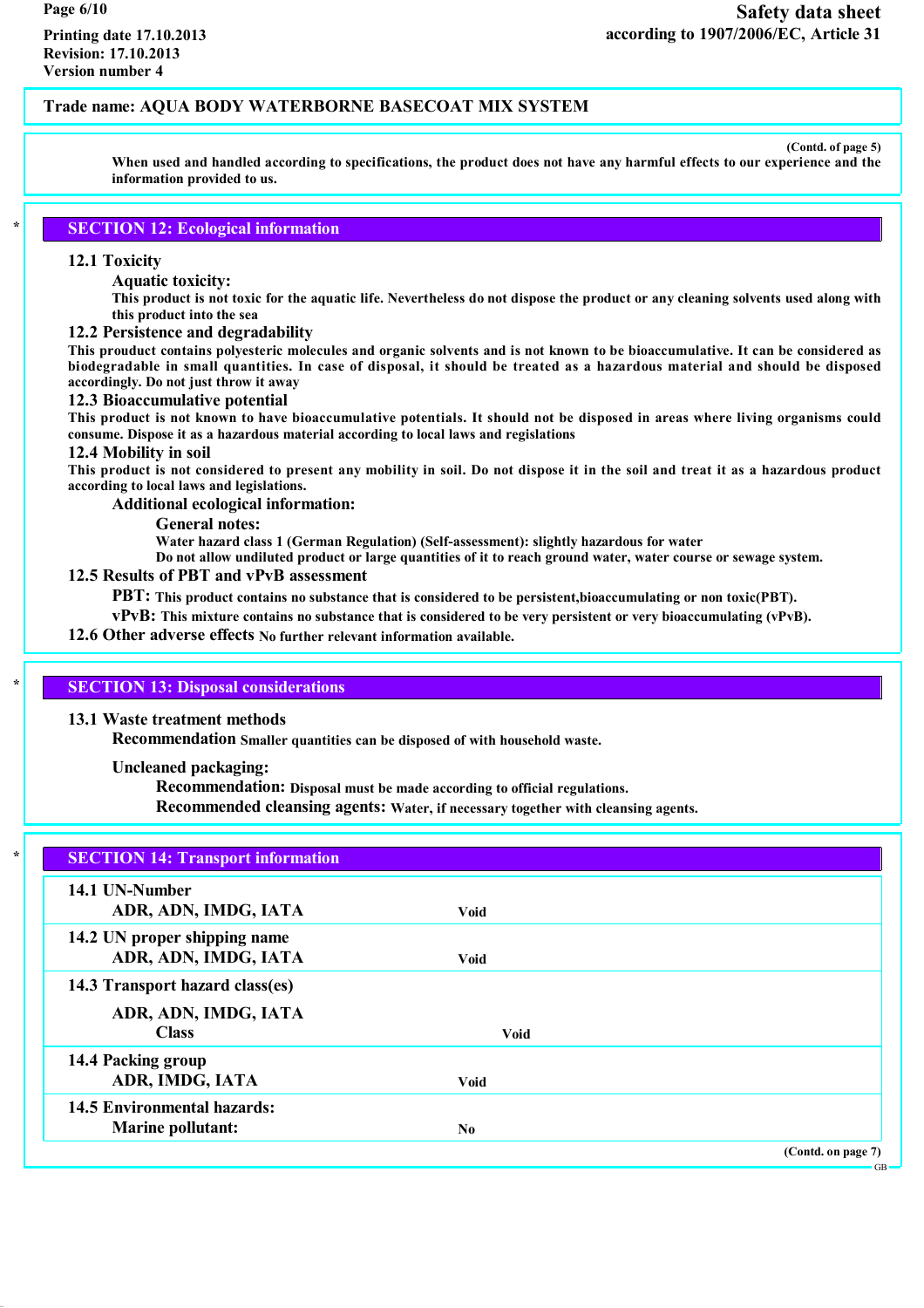**14.6 Special precautions for user Not applicable.**

**14.7 Transport in bulk according to Annex II of**

**MARPOL73/78 and the IBC Code Not applicable.**

**UN "Model Regulation": -**

# **\* SECTION 15: Regulatory information**

**15.1 Safety, health and environmental regulations/legislation specific for the substance or mixture**

**Labelling according to EU guidelines:**

**Observe the general safety regulations when handling chemicals.**

The product is not subject to identification regulations under EU Directives and the Ordinance on Hazardous Materials **(German GefStoffV).**

**Safety phrases:**

**29 Do not empty into drains.**

**60 This material and its container must be disposed of as hazardous waste.**

**Special labelling of certain preparations:**

**Safety data sheet available for professional user on request.**

**15.2 Chemical safety assessment: A Chemical Safety Assessment has been carried out.**

### **SECTION 16: Other information**

This information is based on our current knowledge. However, this shall not constitute a guarantee for any specific product features **and shall not establish a legally valid contractual relationship.**

# **Relevant phrases**

**H302 Harmful if swallowed.**

- **H312 Harmful in contact with skin.**
- **H315 Causes skin irritation.**
- **H319 Causes serious eye irritation.**
- **H332 Harmful if inhaled.**

**R20/21/22 Harmful by inhalation, in contact with skin and if swallowed.**

**R36/38 Irritating to eyes and skin.**

**Classification according to Regulation (EC) No 1272/2008 The product is not classified according to the CLP regulation.**

**Department issuing MSDS: Department of Quality Control Contact: H.B BODY S.A Ms Olympia Stamkou Ph: +30 2310 790 032 fax: +30 2310 790 033 email: stamkou@hbbody.com Abbreviations and acronyms:** RID: Règlement international concernant le transport des marchandises dangereuses par chemin de fer (Regulations Concerning the International Transport **of Dangerous Goods by Rail) ICAO: International Civil Aviation Organization** ADR: Accord européen sur le transport des marchandises dangereuses par Route (European Agreement concerning the International Carriage of Dangerous **Goods by Road) IMDG: International Maritime Code for Dangerous Goods IATA: International Air Transport Association EINECS: European Inventory of Existing Commercial Chemical Substances ELINCS: European List of Notified Chemical Substances CAS: Chemical Abstracts Service (division of the American Chemical Society) VOC: Volatile Organic Compounds (USA, EU) DNEL: Derived No-Effect Level (REACH) LC50: Lethal concentration, 50 percent LD50: Lethal dose, 50 percent**

**(Contd. on page 8)**

GB

**(Contd. of page 6)**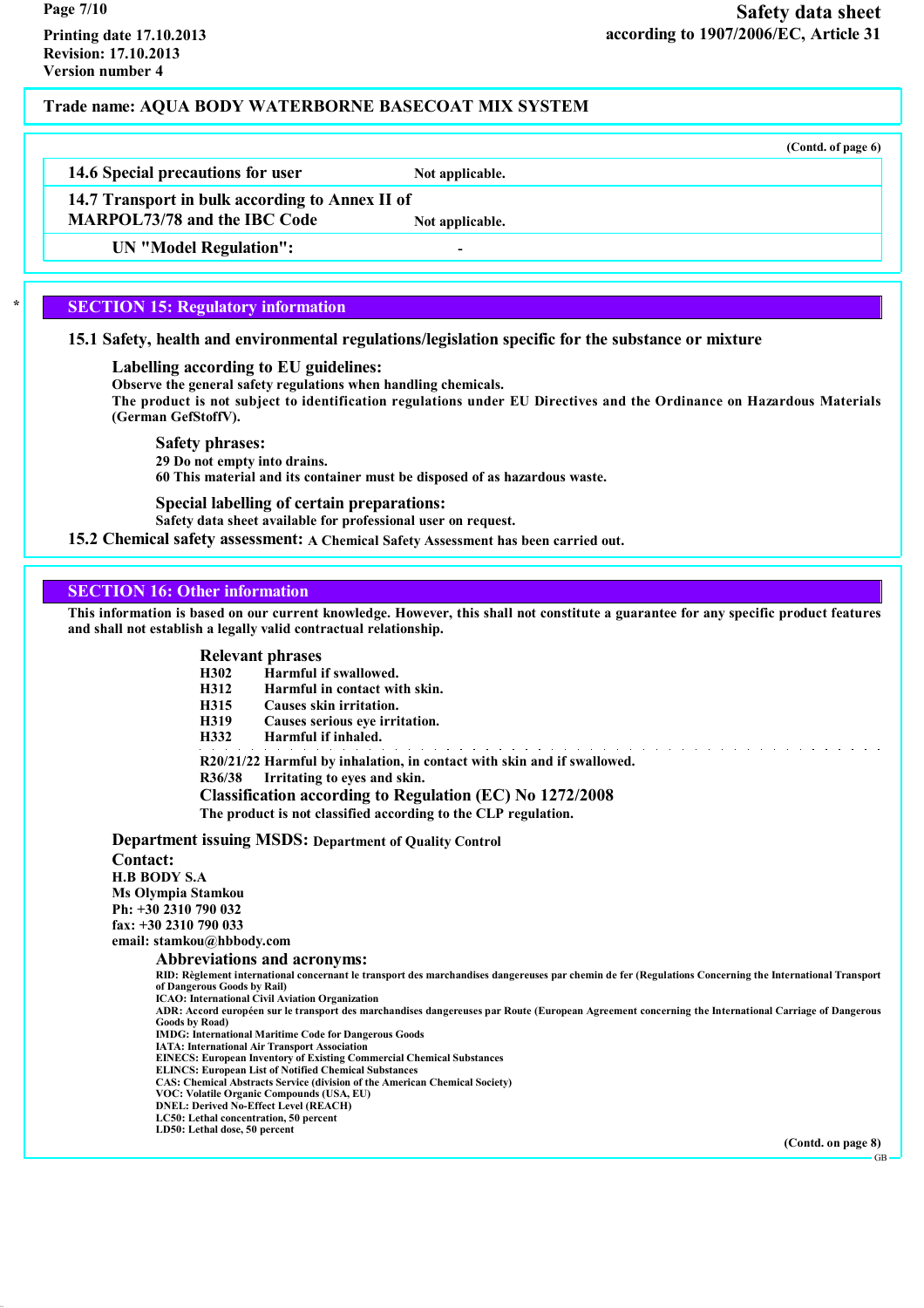**Printing date 17.10.2013 Revision: 17.10.2013 Version number 4**

**Trade name: AQUA BODY WATERBORNE BASECOAT MIX SYSTEM**

**\* Data compared to the previous version altered.**

**Safety data sheet according to 1907/2006/EC, Article 31**

**(Contd. of page 7)**

**(Contd. on page 9)**

GB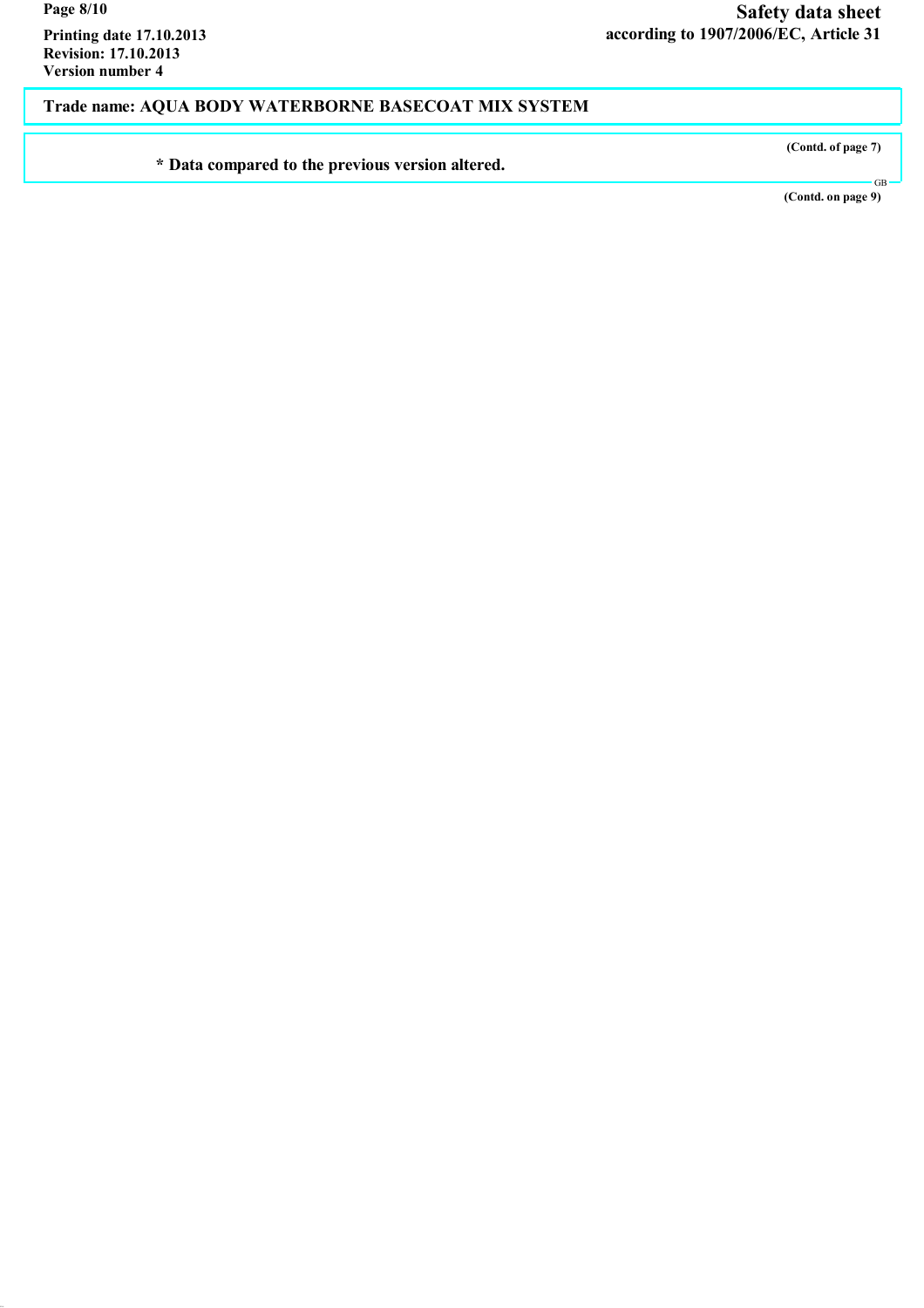**(Contd. of page 8)**

### **\* Annex: Exposure scenario**

### **Short title of the exposure scenario**

General Statement: The exposure senarios on the MSDS tend to provide specific information on how a hazardous substance, found in a preparation or as a raw material can be managed and controlled. It considers specific conditions of use in order to ensure that a use can be safe to humans and the environment. Identified risk management measures are to be implemented unless the downstream user **is able to ensure a safe handling of the material in a different way.**

### **Sector of Use**

**SU3 Industrial uses: Uses of substances as such or in preparations at industrial sites**

**SU22 Professional uses: Public domain (administration, education, entertainment, services, craftsmen)**

### **Product category**

**PC9b Fillers, putties, plasters, modelling clay**

**PC9a Coatings and paints, thinners, paint removers**

### **Process category**

**PROC9 Transfer of substance or preparation into small containers (dedicated filling line, including weighing) Article category AC1 Vehicles**

**Environmental release category ERC2 Formulation of preparations**

**Description of the activities / processes covered in the Exposure Scenario**

**See section 1 of the annex to the Safety Data Sheet.**

**Conditions of use According to directions for use.**

**Duration and frequency**

**5 workdays/week.**

**Frequency of use:**

**Physical parameters**

The data on the physical - chemical properties in the Exposure Scenario is based on the properties of the preparation.

**Physical state Fluid**

**Concentration of the substance in the mixture The substance is main component.**

**Other operational conditions**

**Other operational conditions affecting environmental exposure No special measures required.**

**Other operational conditions affecting consumer exposure Not required.**

# **Other operational conditions affecting consumer exposure during the use of the product Not applicable.**

# **Risk management measures**

**Worker protection**

**Organisational protective measures**

**No special measures required.**

Ensure good ventilation. This can be achieved by using a local exhaustion or general exhaust system. If these measures are insufficient to keep the solvent vapour concentration below the workplace limit, wear an adequate respiratory **protective device.**

**Technical protective measures No special measures required.**

**Personal protective measures No special measures required.**

### **Measures for consumer protection**

**No special measures required.**

**Observe consumer information and advice on safe use.**

**Environmental protection measures**

**Air No special measures required.**

**Water**

**No special measures required.**

Do not allow to reach sewage system. Dispose of this product and its container at hazardous or special waste collection **point.**

**Soil The product is only processed over the concrete collecting basin.**

**Disposal measures**

**Disposal must be made according to official regulations.**

**Ensure that waste is collected and contained.**

**Disposal procedures Dispose of product residues with household waste.**

**Waste type Partially emptied and uncleaned packaging**

**(Contd. on page 10)**